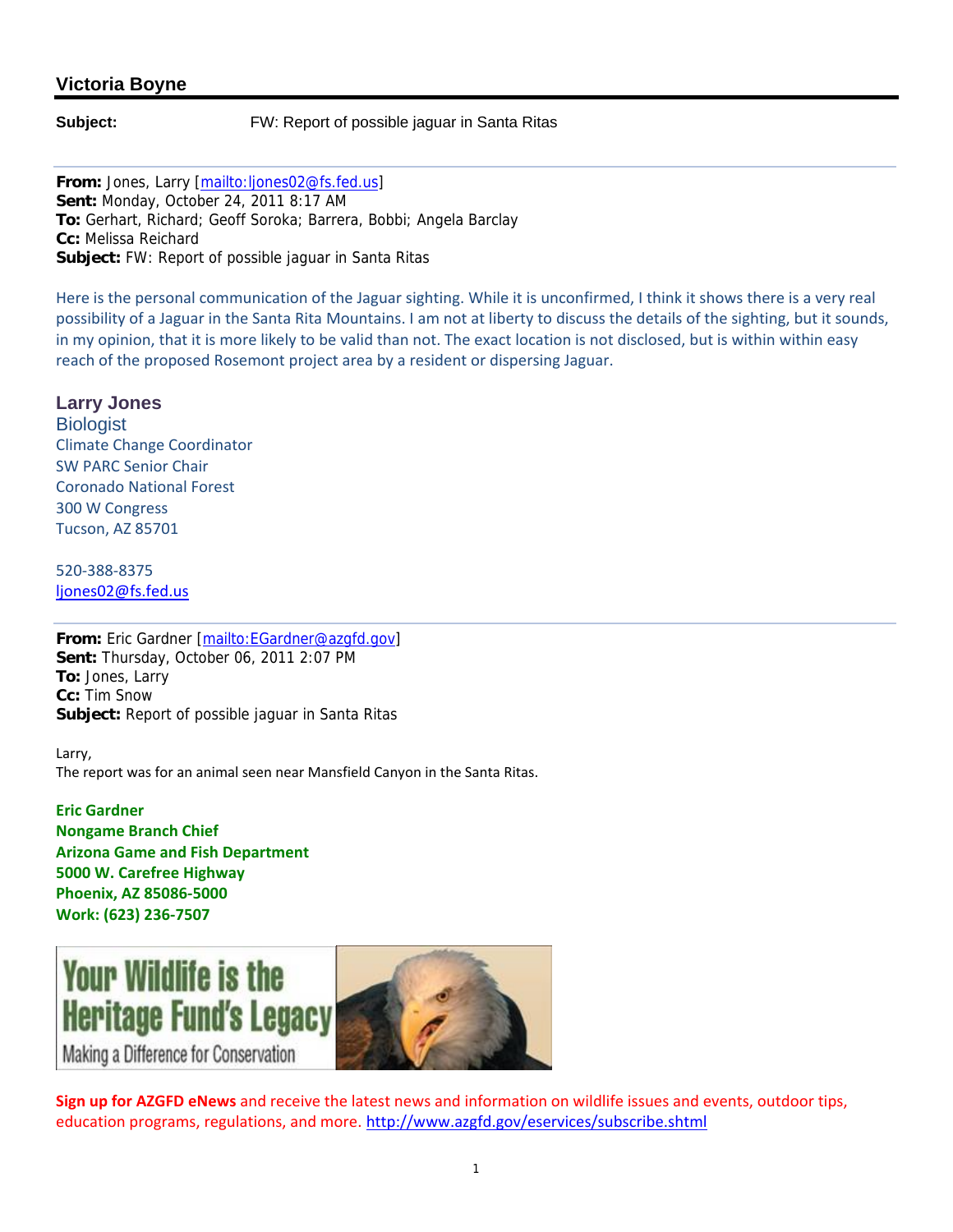**From:** Jones, Larry [mailto:ljones02@fs.fed.us] **Sent:** Tuesday, October 04, 2011 4:00 PM **To:** Eric Gardner **Subject:** RE: jaguar sighting in Santa Ritas

Thanks Eric, that is what I need (Terry's email was rejected…didn't know he retired). For the location of this II‐7, is it "fuzzed" in the Santa Ritas or is there a more precise locality that could be mentioned in a record subject to FOIA? Fuzzed is fine, actually, but I never turn away info.

## **Larry Jones**

**Biologist** Climate Change Coordinator SW PARC Senior Chair Coronado National Forest 300 W Congress Tucson, AZ 85701

520‐388‐8375 ljones02@fs.fed.us

From: Eric Gardner [mailto: EGardner@azgfd.gov] **Sent:** Tuesday, October 04, 2011 3:34 PM **To:** Jones, Larry **Cc:** Larry Riley **Subject:** RE: jaguar sighting in Santa Ritas

Larry,

Sorry for the delay as I am just now catching up on several emails from two weeks ago. I don't see anything indicating that Terry Johnson got back to you before he retired last week. Not surprising as he had several time consuming tasks to wrap up prior to his retirement date, so wanted to make sure I get back to you.

Regarding the report you asked about, the AGFD has assigned it a ranking of II-7 (possible jaguar), under our current system.

**CLASS II --** Detailed information of the observation is provided but does not include any physical evidence of a jaguar. Class II observations are considered "probable" or "possible" as evidence for a jaguar occurrence. Field investigations will be attempted, to the extent possible, by the respective state wildlife agency to gather verifiable evidence of a jaguar's presence.

**7** An experienced observer who is familiar with wildlife (especially large mammals) in the area, and spends many hours in the field, provides a detailed report of a jaguar sighting. No physical evidence is provided. Examples of an experienced observer include: biologist, trapper, hunting guide, naturalist, or resident rancher/ranch hand.

No additional information or evidence was gathered to further cooberate the information provided in the initial report, therefore the sighting is considered "possible". Physical evidence is required to classify the sighting as Class I.

**CLASS I --** Some sort of physical evidence is provided for verification. Class I reports are considered "verified" or "highly probable" as evidence for a jaguar occurrence.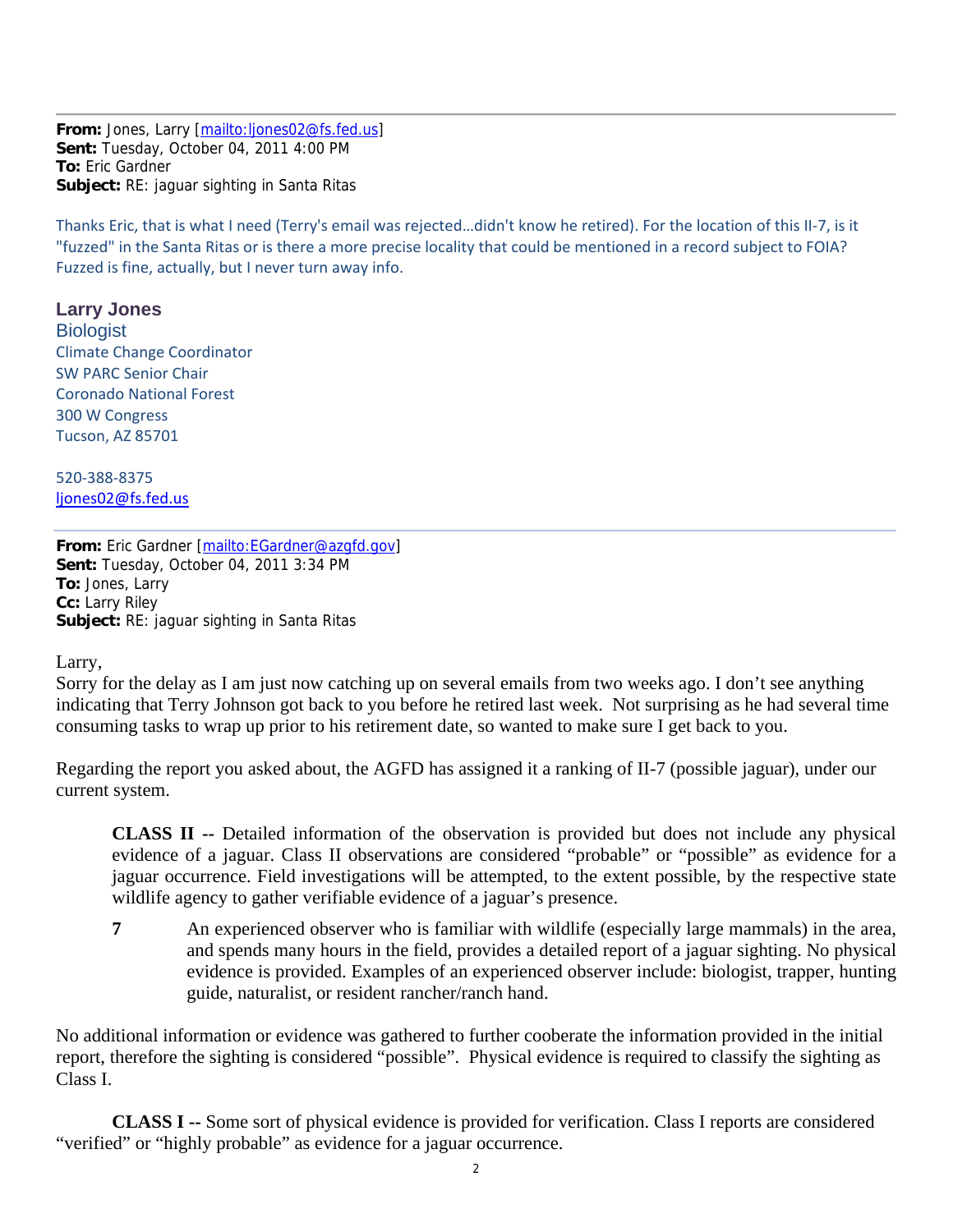Regarding the following: *By the by, and pardon my ignorance, are there any likely extant Jaguars in SE AZ or Peloncillos area (the aforementioned record notwithstanding) that you are aware of?* 

AGFD has no current, confirmed records of a jaguar or jaguars currently (or recently) occupying SW AZ or the Peloncillos.

Finally, I am not sure how to respond to your request for personal communication to be used within a biological assessment. We take reports of wildlife sightings and, in the case of things like jaguars and ocelots, attempt to classify them. However, without physical evidence, it is impossible to truly verify if a sighting is real or not. We are aware of multiple instances when a credible, educated person has reported a wildlife sighting that turns out to not be accurate. Evaluating and ranking sightings without physical evidence may indicate a trend or cause us to investigate an area further, but it does not prove presence of an animal. You can certainly indicate AGFD took such a report and that our classification system ranked it as a Class II-7, or possible jaguar, sighting. I will be curious to see what weight that type of data can carry in a B.A.

Thanks. Give me a call if you have any questions.

**Eric Gardner Nongame Branch Chief Arizona Game and Fish Department 5000 W. Carefree Highway Phoenix, AZ 85086‐5000 Work: (623) 236‐7507**



Making a Difference for Conservation

**border=0 align=baseline>**



Sign up for AZGFD eNews and receive the latest news and information on wildlife issues and events, outdoor tips, **education programs, regulations, and more. http://www.azgfd.gov/eservices/subscribe.shtml** 

**From: Jones, Larry [mailto:ljones02@fs.fed.us] Sent: Thursday, September 22, 2011 1:48 PM To: Eric Gardner Cc: terry\_johnson@azgfd.gov Subject: jaguar sighting in Santa Ritas**

**Eric and Terry‐‐** 

A couple months ago I saw an email about an unconfirmed sighting of a Jaguar in the Santa Ritas (a fly-over during the fire season). I haven't shared this with anyone, but I was wondering if I there is some sort of personal communication for a follow-up. If there is some validity to the report, even if unconfirmed, it may be worthy of a pers. comm. in a Biological Assessment of a project in the Santa Ritas. Thanks! By the by, and pardon my ignorance, are there any likely extant Jaguars in SE AZ or Peloncillos area (the aforementioned record notwithstanding) that you are aware of?